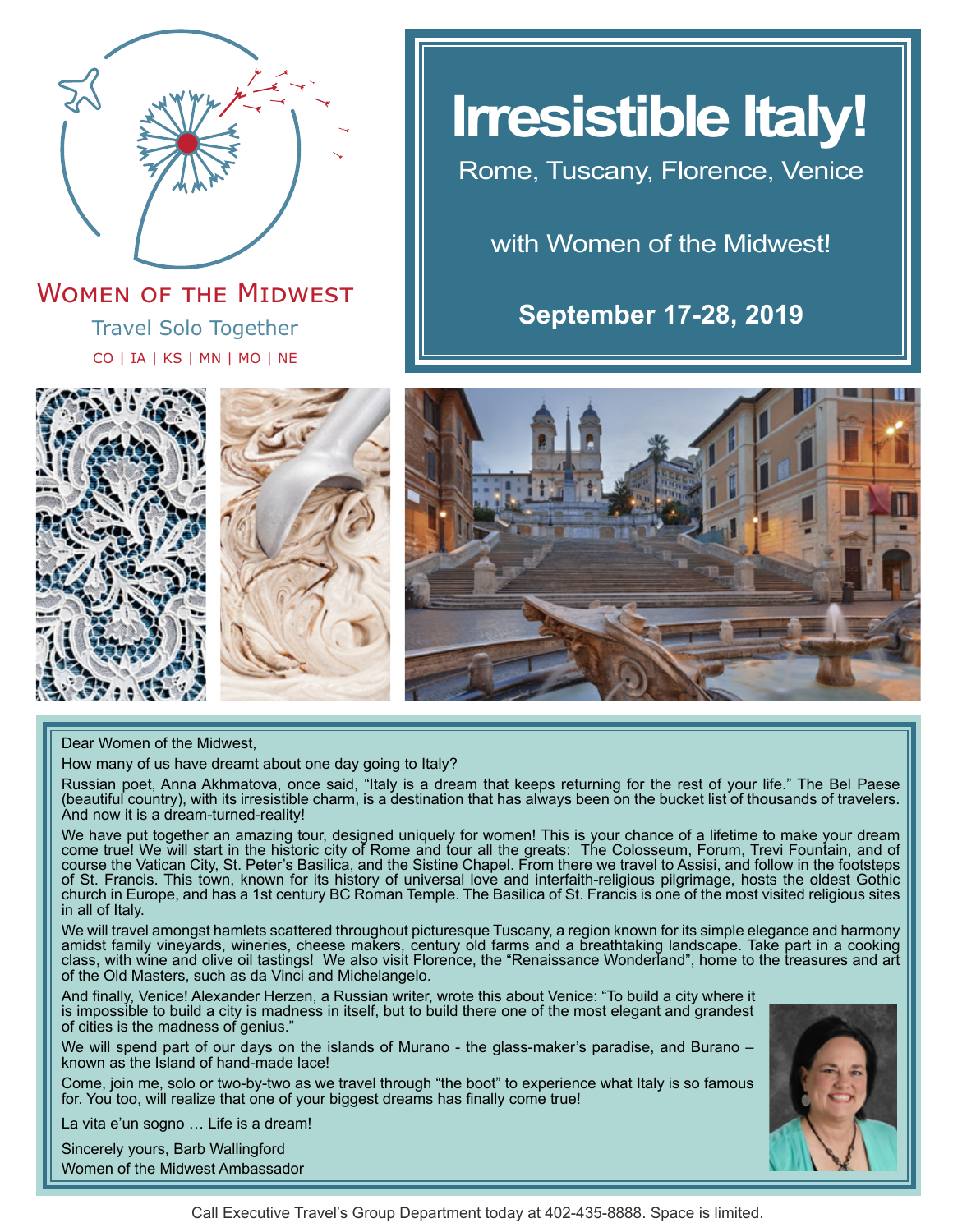

# **September 17, 2019 Tuesday**

Our wonderful adventure begins as we take an overnight flight to Rome. Enjoy inflight entertainment and meal service as you start your Italian dream vacation.

## **September 18, 2019 Wednesday -** *Rome*

Welcome to Rome! Upon arrival we meet our private tour guide and take a short drive to the center of Rome to enjoy a classic movie-lovers walking tour through the most amazing movie settings in Rome. This is a unique chance to experience Federico Fellini's classic "La Dolce Vita" (The Sweet Life) and the take in the atmosphere of the famous movie "Eat, Pray, Love". See for yourself the top sites in Rome including restaurants, fountains, piazza (squares), and neighborhoods featured in the books and movies. Retrace the footsteps of Elizabeth, played by Julia Roberts, who spends her time in Rome searching for beauty and exploring Italian food. Your first day in Rome will be celebrated with an amazing welcome dinner at a very special restaurant ...for movie-lovers only! B (during flight) | D

## **September 19, 2019 Thursday -** *Rome*

After a hearty breakfast, we are ready to step back in time and visit "Ancient Rome", including the Roman Forum and the Colosseum. Its real name was the Flavian Amphitheatre after the emperors who built it in the first century AD. Colosseum refers to the "colossal" statue of Nero that at one



time stood at the entrance. A fun afternoon awaits. Love Italian food? Today we will make fresh pasta and tiramisu with secret recipes straight from "nonna" (grandmother)! A truly unique experience as we learn to create fresh pasta with our favorite flavors, topped with a selection of Italian cheeses ... and love! Held in a 17th century Palazzo near Piazza Navona, this interactive class is lead by our enthusiastic Italian chef. We will complete our cooking experience by making Italy's "numero uno" dessert; tiramisu! Layered with delicious cream, coffee, sugar and cocoa, it's no wonder that tiramisu is so sought-after. Now, that's amore! B | C

## **September 20, 2019 Friday -** *Rome*

After a delicious breakfast, we are off to another country! 10 minutes drive from our hotel and we are in the Vatican City! We will tour the Vatican museums, a treasure trove of ancient Greek sculptures, medieval tapestries and Renaissance paintings. Our visit culminates at the Sistine Chapel, the room where the Pope is elected. Next we visit St. Peter's Basilica, by far the largest church in Christendom. We will see Michelangelo's Pieta, sculped when he was just 24, as well as Bernini's seven-story bronze canopy located about the main altar. The afternoon is at leisure. Time for shopping, ladies! B

# **September 21, 2019**

**Saturday -** *Rome - Assisi - Tuscany* After breakfast we head north. Our first



stop is the hillside town of Assisi, birthplace of one of the most popular Catholic saints in history. St. Francis of Assisi, is the founder of the Franciscan order and better known as the revered patron saint of animals. We will spend time at this stunning church and enjoy the breathtaking views of the surrounding hills and villages. Lunch is served among the locals before we arrive at our Tuscan villa where we will spend the coming 4 nights. We will enjoy an orientation tour of Figline Valdarno with our tour guide before we simply lean back and take in the peaceful atmosphere of our villa. B | L

## **September 22, 2019 Sunday -** *Tuscany*

The morning is dedicated to olive oil! After breakfast, we take a short drive to Reggello for a tour of the Santa Téa Olive Oil Mill. From the date of foundation in 1426, to the year of purchase by the Gonnelli family in 1585, and up to present time, this mill has played an important role in olive oil history of Italy. Today, the Santa Téa Olive Oil Mill represents one of the most advanced realities in the world, both from the qualitative and technological point of view. Light lunch is served at a local farm, before we take a walking tour of a nearby medieval town, San Gimignano. Fortified walls and watchtowers show power and prosperity in the middle Ages, though only 13 of the town's original 76 towers still remain. Enjoy a stroll of the narrow cobbled streets, taking in the sights, Piazza della Cisterna, the Piazza del Duomo, and much more. B | T | L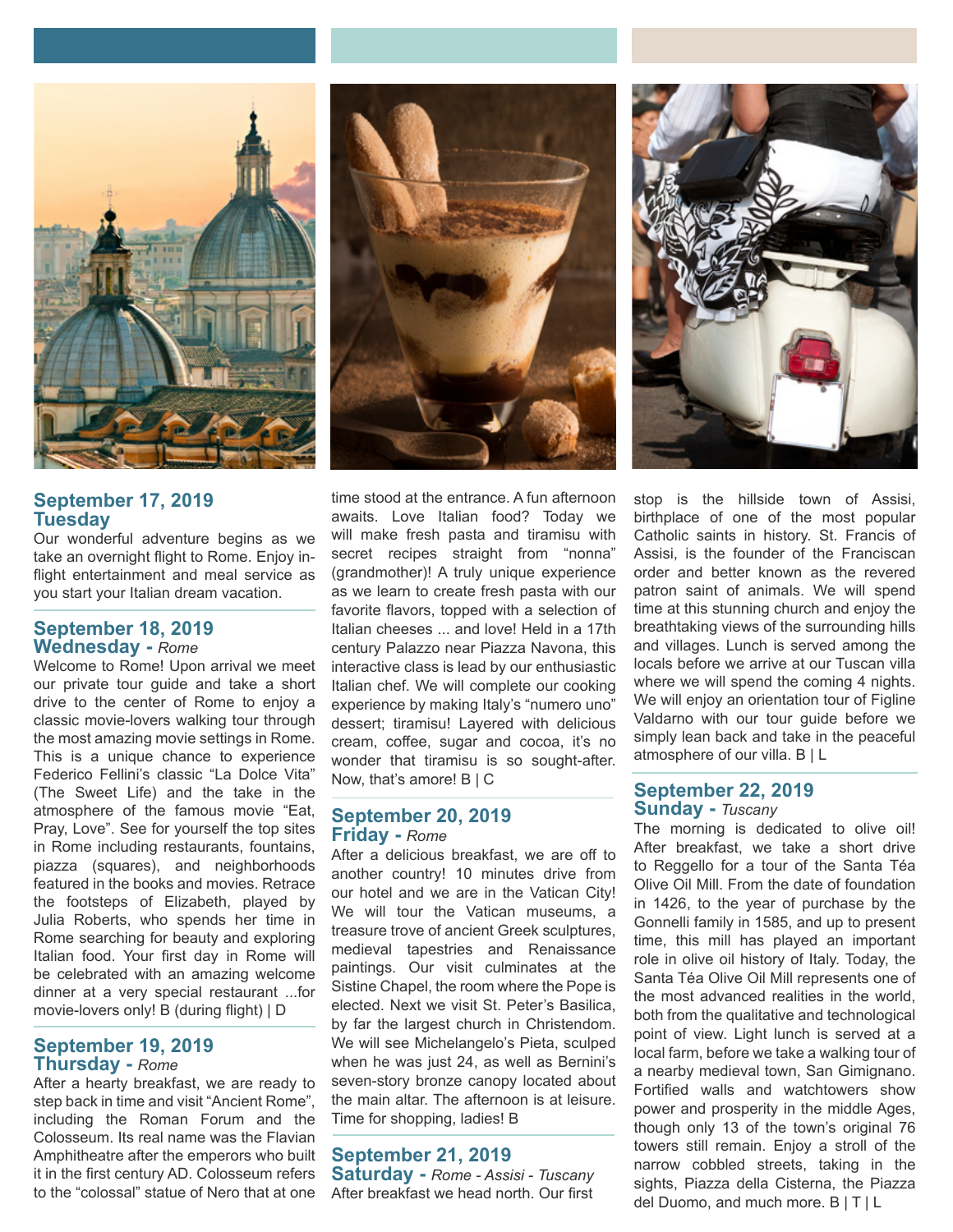

# **September 23, 2019 Monday -** *Tuscany*

We are in Tuscany, the area of some of the greatest wines in the world, and it's time to sniff, sip and taste. A local wine maker will take us on a passage of grape to bottle as we enjoy a selection of Chianti Classico and Super Tuscans. This afternoon we will join Mamma Paola at our villa to learn the basics of traditional Italian pizza. We start with an introduction to the story of pizza, then enjoy the preparations of the dough followed by our own pizza making. B | T | C

## **September 24, 2019 Tuesday -** *Florence*

After breakfast we will take a short drive to Florence. We begin our visit with a guided walking tour of the Cradle of Renaissance to admire the majestic Duomo built in 1296 along with Giotto's Bell Tower and the Baptistery with its renowned "Gates of Paradise" doors. We will follow the medieval streets to the most striking square in Florence; Piazza della Signoria, which is an open air museum. Then we head to the Academy Gallery for a visit and closer look at the breathtaking statue of David! You have free time in the afternoon for shopping and to discover the beauties of the city. Stroll down the cobblestoned lanes, through majestic squares and across ancient bridges. Enjoy the best of arts and crafts, florentine paper, leather goods and world-class museums! Return to our villa in the late afternoon/early evening. B



## **September 25, 2019 Wednesday -** *Venice*

We say a fond "arriverderci" to Tuscany as we head north to Venice. After approximately three hours of driving, we arrive at the watery wonderland of islands seemingly laced together by delicate bridges, one of the most romantic cities in the world, but also a city where getting lost is a "must" and half the enjoyment. This is Venice! Our water taxi will take us to our hotel to check in before we head out for a walking tour including the famous Piazza San Marco, the impressive St. Mark's Basilica and the Doge's Palace, official residence of Venetian rulers in the Middle Ages. Discover the mysterious labyrinth of alleys and waterways, the clock tower, the Rialto Bridge, and the mystique of the Palace of Prisons and the Bridge of Sighs. The walking tour ends with a fun 30-minute gondola ride. B

## **September 26, 2019 Thursday -** *Murano - Burano*

We will enjoy a half day excursion to Murano and Burano islands to discover the traditions and most special places in the Venetian lagoon. The first stop is at Murano, the homeland of glass. The old Murano glassworks guard secrets that have been handed down from generation to generation. You will have the opportunity to purchase original and unique beautiful works of glass art with the certainty of it being an authentic piece! We continue to the island of Burano to stroll the unique streets of brightly colored houses and



discover the masterpieces of lace made by experts. The lace houses are true gems and a visit to those is an unforgettable experience. We head back to Venice to enjoy a lunch at leisure and the remainder of the day is free to "get lost" and explore the labyrinth of narrow alleys, countless bridges, small squares of this ohh-soo wonderful city! B

## **September 27, 2019 Friday -** *Venice*

A day to get lost! Explore the city of Venice or join an optional mask-painting workshop class, offering insight into an important Venetian craft. Under the guidance of a resident artist, you'll choose a mask from more than 50 different styles and decorate it, according to traditional techniques. While you work, your guide tells stories of the importance of masks and their function in the Venetian society. Tonight we enjoy a very special farewell dinner at a local restaurant. B | D

## **September 28, 2019 Saturday -** *Traveling home*

All too soon, your vacation has ended. Transfer by water taxi to the Venice airport in plenty of time to check in for our flight and to clear security. You may do some last minute shopping at the duty-free stores before boarding and flying west across the Atlantic Ocean back to the United States. B

*Itinerary subject to change.*

*B = Breakfast C = Cooking Class L = Lunch T = Tasting D = Dinner*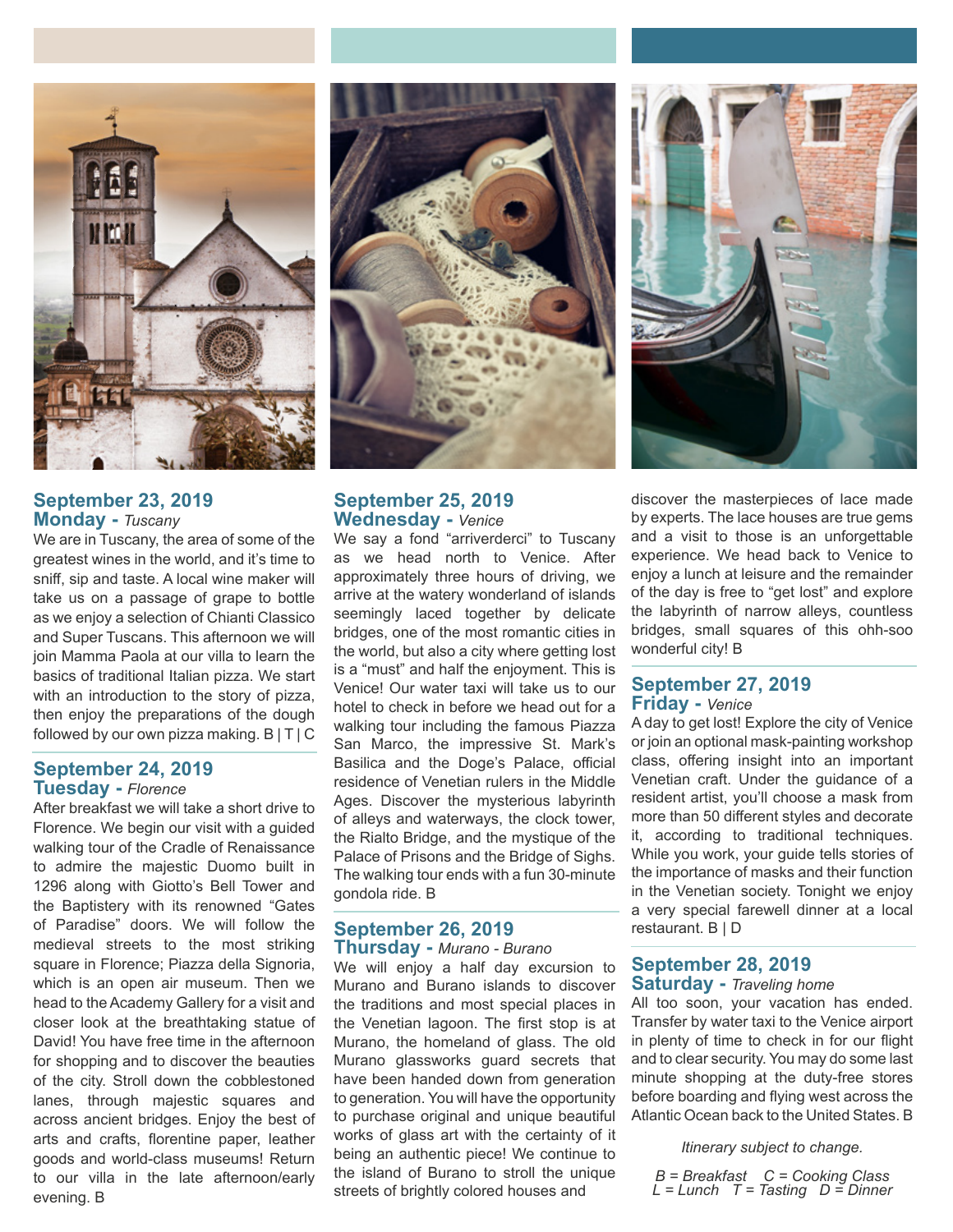

| <b>Package Price:</b>                                          |         |
|----------------------------------------------------------------|---------|
| Per person in shared double room:                              | \$3.695 |
| Per person in single room:<br>(limited number of single rooms) | \$4.595 |

*We offer "Pair & Share" service. Ask us to assist finding your roommate!*

A non-refundable deposit of \$500 per person is required upon signing up for the tour. Deposit can be paid by cash, check or credit card. Balance is due on June 17, 2019, and is non-refundable. Balance can be paid by cash or check. Credit card payment(s) (any payment applied to the tour after the deposit) will access a 3.5% processing fee.

*Women of the Midwest specializes in small group tours. This tour will be materialized with a minimum of 20 travelers. Should the number fall below 20, all funds paid to Executive Travel will be refunded 90 days prior to departure.*

# **To register contact:**

# *A* **Executive** Travel

1212 O Street • Lincoln, NE 68508 Phone: 402-435-8888 (ask for Group Department) Fax: 402-435-2735 GroupDepartment@executivetravel.com www.executivetravel.com

ONLINE REGISTRATION LINK: executivetravel.com/irresistible-italy-2019

## **Tour Activity for this tour: LEVEL 2**

Involves a considerable amount of activity such as substantial walking, stairs, longer periods of standing (at museums and at churches) and possibly some steep areas within the towns visited. They're not recommended for guests with walking difficulties. Comfortable, sturdy shoes are recommended.

## **Air:**

Group airfare is offered by Executive Travel. Refer to page 5 for the airfare details.

*The price quoted within this brochure is based on a USD/EURO exchange rate of 1.20 (1 USD = 0.80 EURO). We reserve the right to adjust the price at final payment if the exchange rate increase.* 

#### **Travel Insurance:**

We recommend travel insurance to help protect you and your trip investment against the unexpected. For your convenience, we offer a plan provided by Travelex Insurance Services, priced from \$241 per person (covers land up to \$4,000 per person.) For full pricing grid and highlights, please review the enclosed brochure.

For complete details of this travel protection plan, visit policy.travelexinsurance.com/CTSB-0819.<br>Travelex Insurance Services, Inc. CA Agency License #0D10209. Travel Insurance is underwritten<br>by Berkshire Hathaway Specia

### **Not Included:**

- Airfare
- Additional baggage fees (first checked bag FREE, 50 lbs)
- Travel insurance
- Gratuities for local tour manager and driver (estimate \$5-\$8 per day)
- Personal expenses
- Meals other than mentioned in tour program
- Entrances to monuments and/or museums other than mentioned
- Professional fee, \$75 per person, due at time of registration
- Anything not mentioned in the inclusions



## **WOMEN OF THE MIDWEST** Travel Solo Together

A wholly owned division of Executive Travel Inc. CO | IA | KS | MN | MO | NE

# *Final accommodations will be confirmed 90 days prior to departure*

Forwarding registration and deposit signifies that you agree to the terms and conditions of this tour which can be found at http://executivetravel.com/wp-content/uploads/2016/10/Terms-and-Conditions.pdf

**Included**

- 10 nights accommodations at moderate 4-star hotels
- Porterage at hotels
- 10 x full breakfasts
- 2 x dinners
- 2 x lunches
- 2 x hands-on-cooking meals
- 2 x tastings (olive oil, wine)
- All motor coach (private) transportation as per itinerary
- Sightseeing program as per itinerary
- All admissions as per itinerary (skip-the-line where available)
- Professional English-speaking tour manager and local guides during entire program
- All local taxes and fees as per September 20, 2018
- Tour host and Women of the Midwest Ambassador, Barbara Wallingford

## **Accommodations:**

| Rome:                                                       | Hotel Empire Palace or similar    |  |
|-------------------------------------------------------------|-----------------------------------|--|
| Tuscany:                                                    | Hotel Villa Casagrande or similar |  |
| Venice:                                                     | Hotel Bonvecchiati or similar     |  |
| Final accommodations will be confirmed 90 days prior to dei |                                   |  |